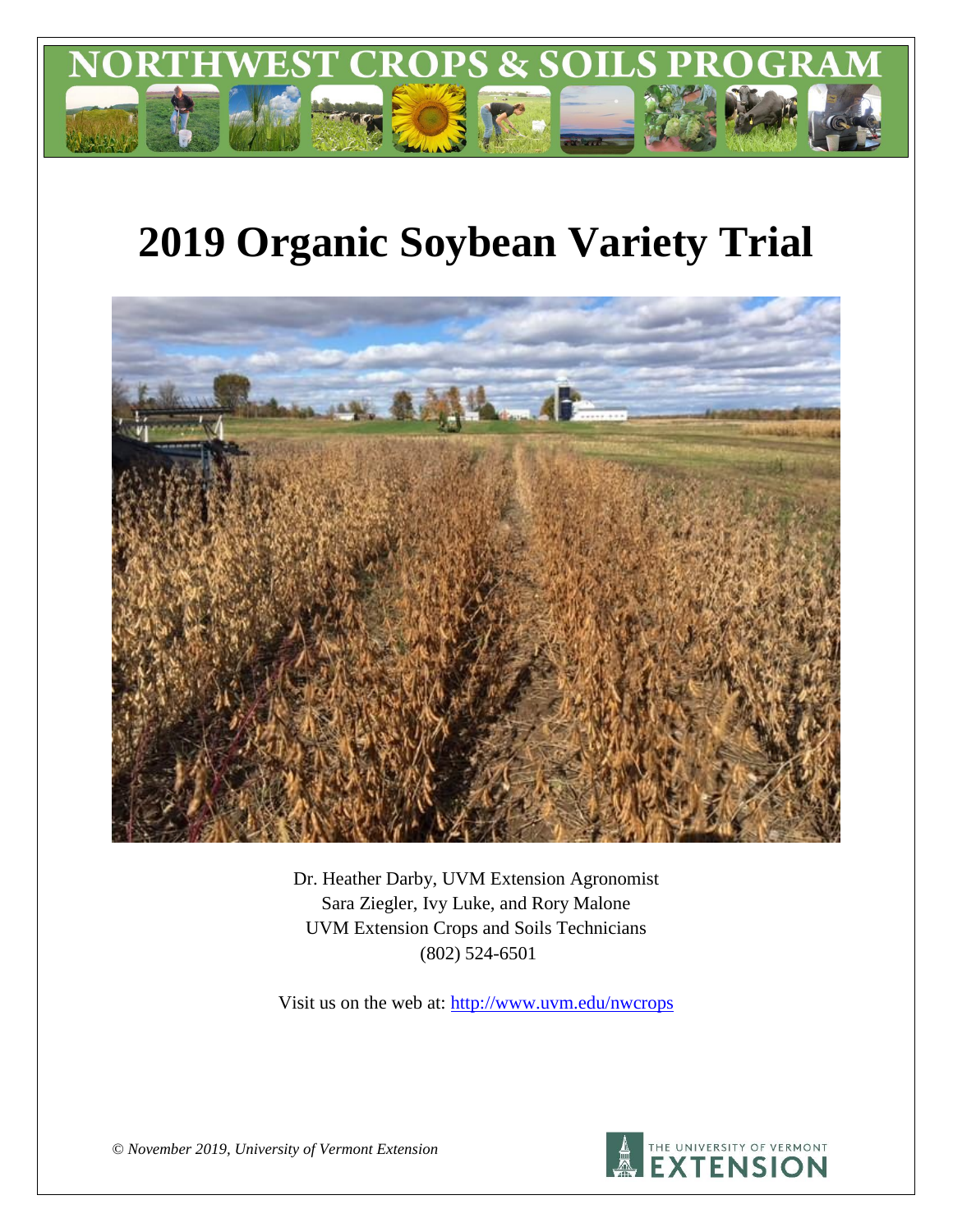### **2019 ORGANIC SOYBEAN VARIETY TRIAL Dr. Heather Darby, University of Vermont Extension [heather.darby\[at\]uvm.edu](mailto:heather.darby@uvm.edu?subject=2012%20Short%20Season%20Corn%20Report)**

In 2019, the University of Vermont Extension Northwest Crops and Soils Program evaluated yield and quality of short season organic soybean varieties at Borderview Research Farm in Alburgh, VT. Soybeans are grown for human consumption, animal feed, and biodiesel. As farmers look to reduce feed costs or diversify markets, soybean acreage across Vermont is increasing. Local research is needed to identify varieties that are best adapted to this region. In an effort to support and expand the local soybean market throughout the northeast, the University of Vermont Extension Northwest Crop and Soils (NWCS) Program established a trial in 2019 to evaluate yield and quality of short season organic soybean varieties.

## **MATERIALS AND METHODS**

Seven soybean varieties submitted by Blue River Hybrids (Ames, IA) were evaluated from maturity groups 0 and 1. Maturity group for the varieties are listed in Table 1.

| <b>Variety</b> | <b>Maturity</b> |
|----------------|-----------------|
| 07DC8          | 0.7             |
| 08F6           | 0.8             |
| 12A2           | 1.2             |
| 13P8           | 1.3             |
| 1F44           | 1.4             |
| 15C6           | 1.5             |
| 18C7           | 1.8             |

**Table 1. Soybean varieties evaluated in Alburgh, VT, 2019.**

The soil type at the Alburgh location was Benson rocky silt loam (Table 2). The seedbed was prepared using a moldboard plow and then disked prior to seeding. The previous crop was barley. Plots were planted on 31-May with a 4-row cone planter with John Deere row units fitted with Almaco seed distribution units (Nevada, IA). Plots were 20' long and consisted of four rows spaced at 30 inches. The seeding rate was 185,000 seeds ac<sup>-1</sup>. The plot design was a randomized complete block with four replications. The treatments were 7 varieties that ranged in maturity group from 0.7 to 1.8.

Weeds were controlled by hand hoeing and mechanical row cultivation on 14-Jun, 17-Jun, and 24-Jun. Plots were monitored for pest and disease pressure throughout the season. On 22-Aug, plots were assessed for severity of infection from Downy mildew (*Peronospora manshurica),* Bacterial blight (*Pseudomonas syringae pv. glycinea*), and damage from Japanese beetles. These were the only pests and diseases observed in the trial. Assessments were made by inspecting each plot and assigning a rating (0-5) where 0 equated to damage/infection not present and 5 equated to infection or damage present on 100% of leaf area (Image 1). On 14-Oct, the soybeans were harvested using an Almaco SPC50 small plot combine. Seed was cleaned with a small Clipper M2B cleaner (A.T. Ferrell, Bluffton, IN). They were then weighed for plot yield and tested for harvest moisture and test weight using a DICKEY-John Mini-GAC Plus moisture and test weight meter.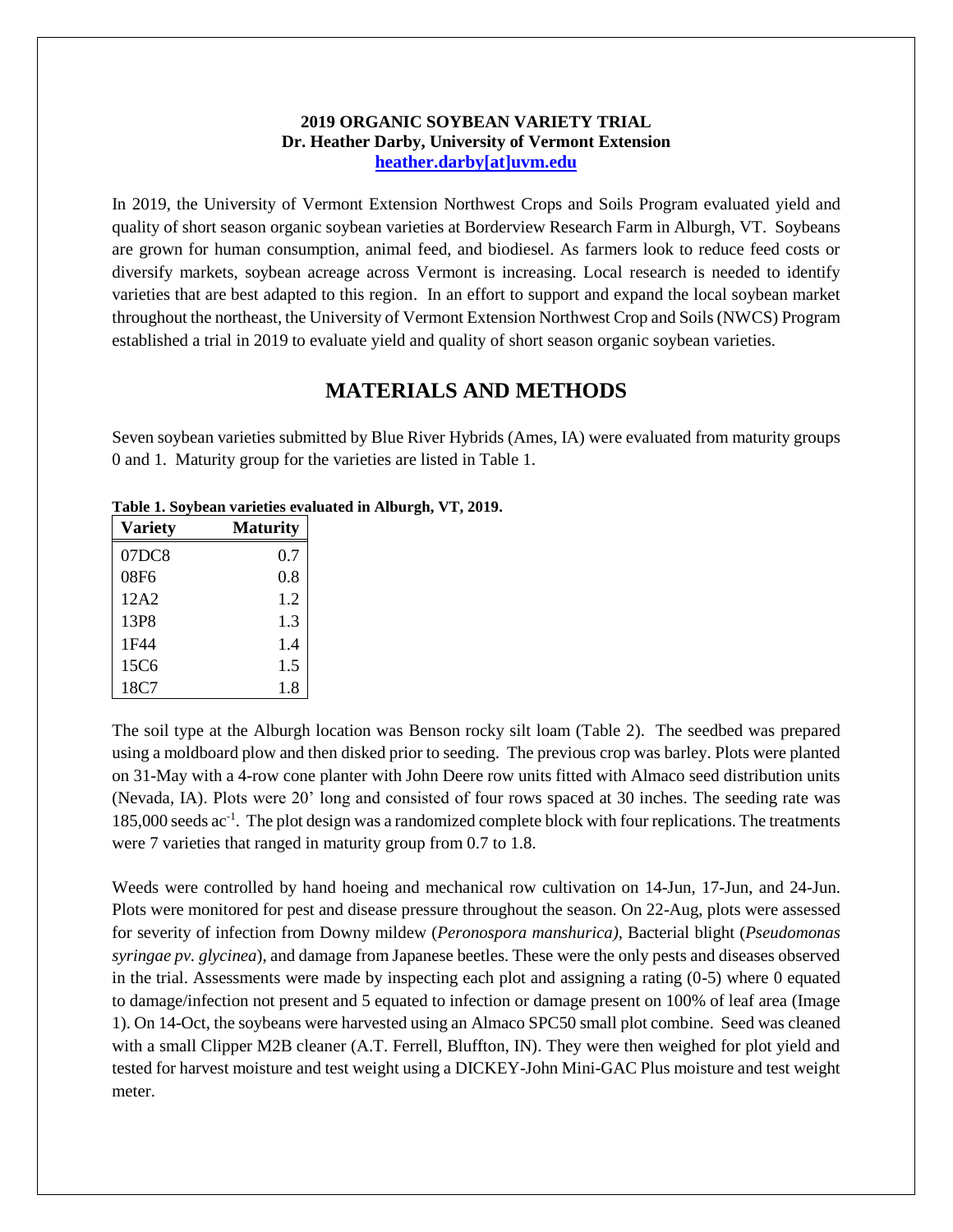|                                     | <b>Borderview Research Farm</b>    |
|-------------------------------------|------------------------------------|
|                                     | Alburgh, VT                        |
| Soil types                          | Benson rocky silt loam 8-15% slope |
| Previous crop                       | Barley                             |
| Tillage operations                  | Moldboard plow and disc            |
| Plot size (feet)                    | $10 \times 20$                     |
| Row spacing (inches)                | 30                                 |
| Replicates                          | 4                                  |
| Starter fertilizer (lbs $ac^{-1}$ ) | 5 gal $ac^{-1}$ (9-18-9)           |
| Weed control                        | Handing weed $&$ row cultivation   |
| Planting date                       | $31$ -May                          |
| Harvest date                        | $14$ -Oct                          |

#### **Table 2. Soybean trial specifics for Alburgh, VT, 2019.**



**Image 1.** Downy mildew infection scale increasing from 1 (left) to 4 (right).

Yield data and stand characteristics were analyzed using mixed model analysis using the mixed procedure of SAS (SAS Institute, 1999). Replications within trials were treated as random effects, and hybrids were

treated as fixed. Hybrid mean comparisons were made using the Least Significant Difference (LSD) procedure when the F-test was considered significant ( $p<0.10$ ). Variations in yield and quality can occur because of variations in genetics, soil, weather, and other growing conditions. Statistical analysis makes it possible to determine whether a difference among hybrids is real or whether it might have occurred due to other variations in the field. At the bottom of each table a LSD

| <b>Hybrid</b> | Yield  |
|---------------|--------|
| А             | 6.0    |
| B             | $7.5*$ |
| C             | $9.0*$ |
| LSD           | 2.0    |

value is presented for each variable (i.e. yield). Least Significant Differences (LSDs) at the 0.10 level of significance are shown. Where the difference between two hybrids within a column is equal to or greater than the LSD value at the bottom of the column, you can be sure that for 9 out of 10 times, there is a real difference between the two hybrids. In this example, hybrid C is significantly different from hybrid A but not from hybrid B. The difference between C and B is equal to 1.5, which is less than the LSD value of 2.0. This means that these hybrids did not differ in yield. The difference between C and A is equal to 3.0, which is greater than the LSD value of 2.0. This means that the yields of these hybrids were significantly different from one another.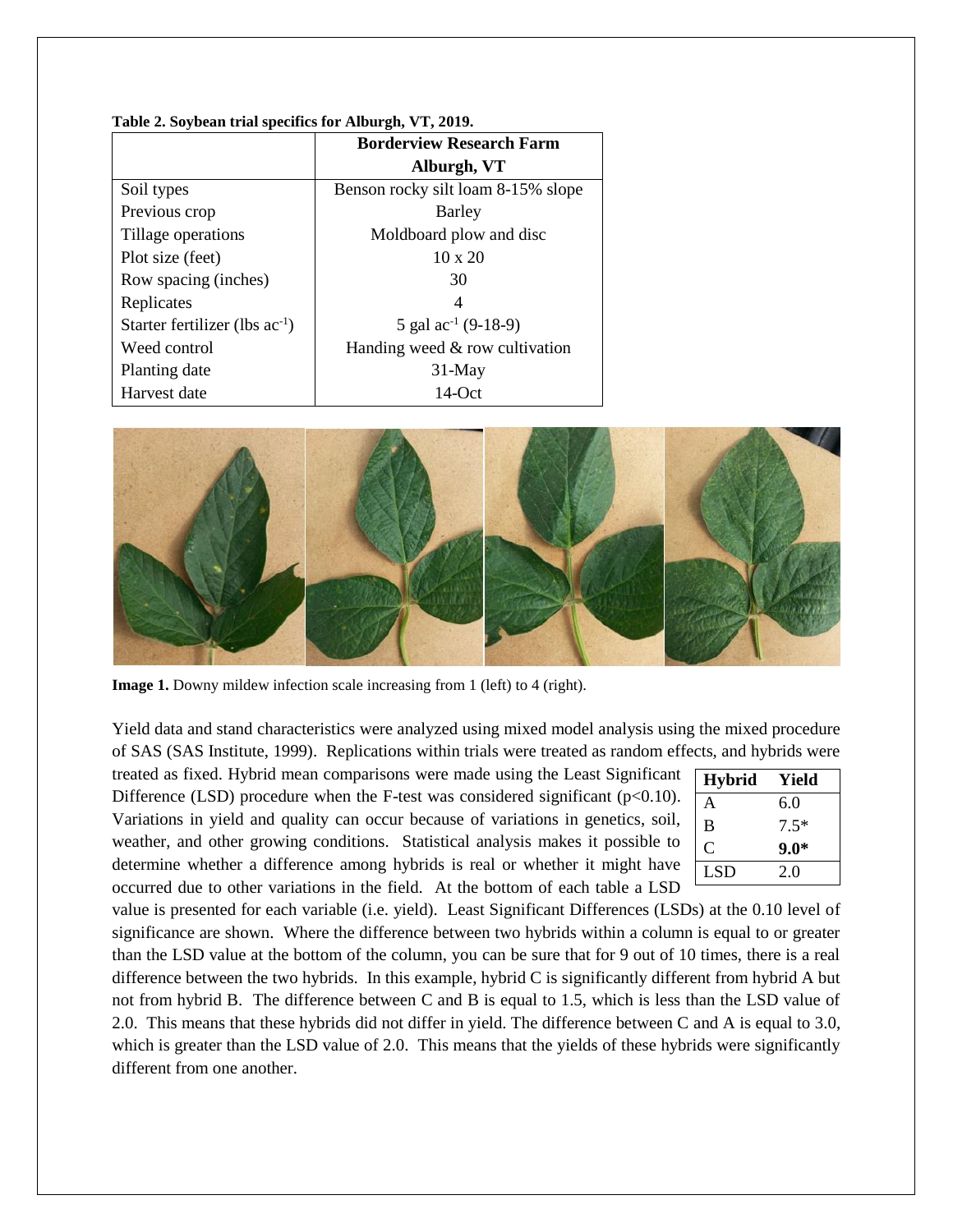## **RESULTS**

Weather data was recorded with a Davis Instrument Vantage Pro2 weather station, equipped with a WeatherLink data logger at Borderview Research Farm in Alburgh, VT (Table 3). Overall, the season began cooler and wetter than normal but became hot and dry in the middle of the summer. July brought above normal temperatures and little rainfall. The longest period without rainfall in July lasted 12 days. This dry period, which occurred around the time of pod formation, may have negatively impacted soybean plant growth and productivity. However, these warm conditions did provide optimal Growing Degree Days (GDDs) through the season with a total of 2211 GDDs accumulated Jun-Sep, 197 above normal.

| Alburgh, VT                               | June    | July    | <b>August</b> | <b>September</b> | <b>October</b> |  |  |  |  |
|-------------------------------------------|---------|---------|---------------|------------------|----------------|--|--|--|--|
| Average temperature $({}^{\circ}F)$       | 64.3    | 73.5    | 68.3          | 60.0             | 50.4           |  |  |  |  |
| Departure from normal                     | $-1.46$ | 2.87    | $-0.51$       | $-0.62$          | 2.22           |  |  |  |  |
|                                           |         |         |               |                  |                |  |  |  |  |
| Precipitation (inches)                    | 3.06    | 2.34    | 3.50          | 3.87             | 6.32           |  |  |  |  |
| Departure from normal                     | $-0.63$ | $-1.81$ | $-0.41$       | 0.23             | 2.72           |  |  |  |  |
|                                           |         |         |               |                  |                |  |  |  |  |
| Growing Degree Days (base $50^{\circ}$ F) | 446     | 716     | 568           | 335              | 146            |  |  |  |  |
| Departure from normal                     | $-29$   | 76      | $-13$         | 17               | 146            |  |  |  |  |

| Table 3. Weather data for Alburgh, VT, 2019. |  |  |  |
|----------------------------------------------|--|--|--|
|                                              |  |  |  |

Based on weather data from a Davis Instruments Vantage Pro2 with WeatherLink data logger. Historical averages are for 30 years of NOAA data (1981-2010) from Burlington, VT.

Soybeans were harvested on 14-Oct. Harvest results are shown in Table 4. Despite cool early conditions and dry weather through much of the summer, the soybeans performed very well resulting in yields ranging 48.9 to 65.0 bu ac<sup>-1</sup>. The top yielding variety was 07DC8 which produced 3902 lbs ac<sup>-1</sup>. However, varieties did not vary statistically in terms of yield. Varieties did, however, differ in harvest moisture content and test weight. Moistures ranged from 12.5% to 13.4% at harvest and therefore indicate that all varieties had adequate time to reach maturity and dry down within the growing season. These soybeans did not require a lot of additional drying to reach storage safe moisture levels.

| Table 4. Harvest characteristics of soybean varieties - Alburgh, VT, 2019. |  |  |  |  |  |
|----------------------------------------------------------------------------|--|--|--|--|--|
|----------------------------------------------------------------------------|--|--|--|--|--|

| Company                   | <b>Variety</b> | <b>Maturity</b><br>group | <b>Population</b> | <b>Harvest</b><br>moisture | <b>Test</b><br>weight  | Yield $@13\%$<br>moisture |                |
|---------------------------|----------------|--------------------------|-------------------|----------------------------|------------------------|---------------------------|----------------|
|                           |                |                          | plants $ac^{-1}$  | $\%$                       | $lbs$ bu <sup>-1</sup> | $lbs$ ac <sup>-1</sup>    | $bu$ $ac^{-1}$ |
| <b>Blue River Hybrids</b> | 07DC8          | 0.7                      | 148104            | $12.9*$                    | $56.5*$                | 3902                      | 65.0           |
| <b>Blue River Hybrids</b> | 08F6           | 0.8                      | 132132            | 13.1                       | 55.9                   | 3190                      | 53.2           |
| <b>Blue River Hybrids</b> | 12A2           | 1.2                      | 152460            | $12.5*$                    | $56.4*$                | 3163                      | 52.7           |
| <b>Blue River Hybrids</b> | 13P8           | 1.3                      | 152460            | 12.5                       | $56.2*$                | 3304                      | 55.1           |
| <b>Blue River Hybrids</b> | 1F44           | 1.4                      | 156816            | 13.6                       | 55.6                   | 2935                      | 48.9           |
| <b>Blue River Hybrids</b> | 15C6           | 1.5                      | 161172            | $13.1*$                    | $56.3*$                | 3402                      | 56.7           |
| <b>Blue River Hybrids</b> | 18C7           | 1.8                      | 153912            | 13.4                       | 56.6                   | 3185                      | 53.1           |
| LSD $(p = 0.10)$          |                |                          | <b>NS</b>         | 0.537                      | 0.583                  | <b>NS</b>                 | <b>NS</b>      |
| <b>Trial Mean</b>         |                |                          | 151008            | 13.0                       | 56.2                   | 3297                      | 55.0           |

\*Varieties that were not significantly different from the top performing variety shown in **bold** are indicated with an asterisk.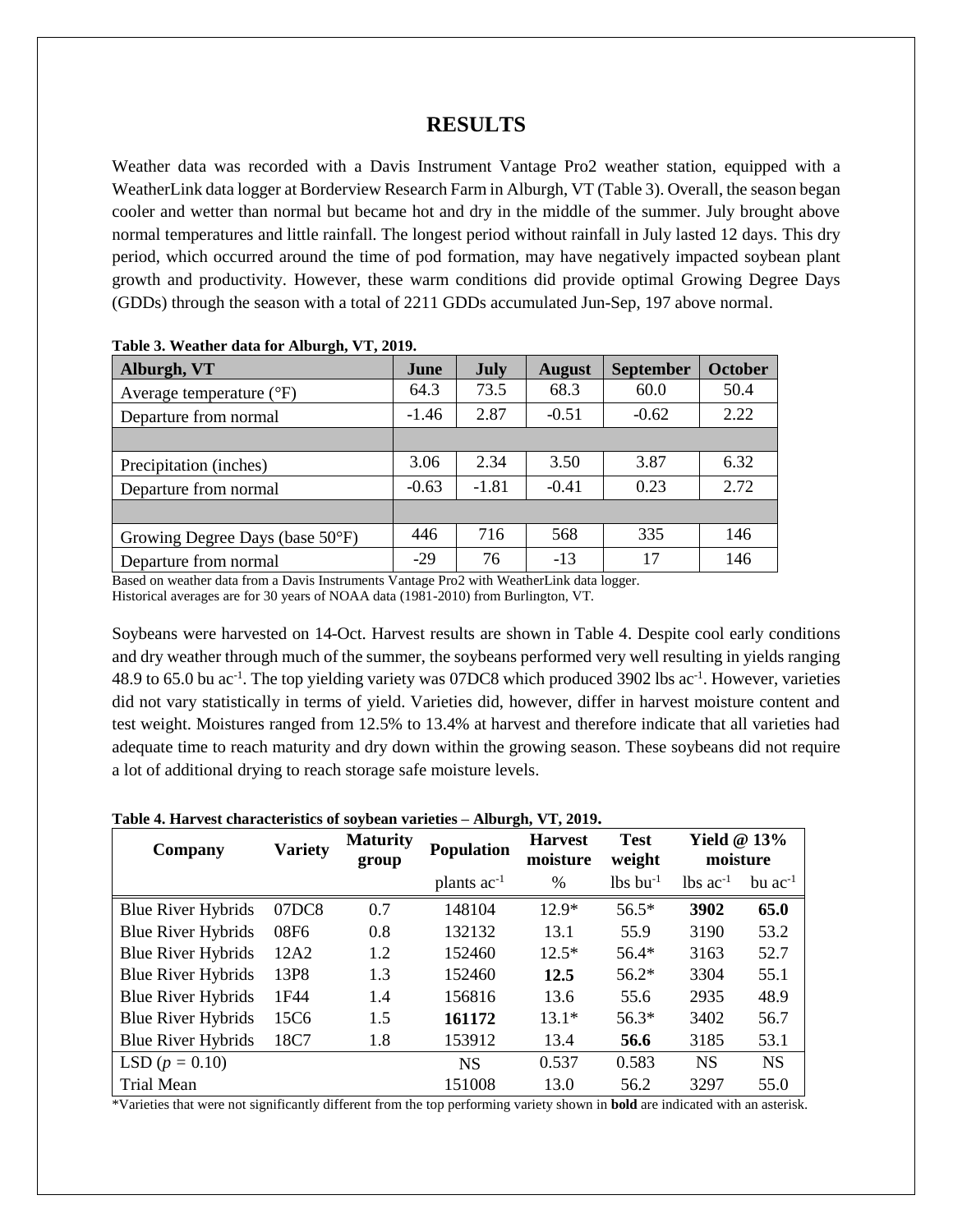Test weights overall were slightly lower than ideal ranging from 55.6 to 56.6 lbs bu<sup>-1</sup>. The target test weight for soybeans is 60 lbs bu<sup>-1</sup>. Low test weights may have been caused by low rainfall at the time of pod formation and seed fill. Very little disease or insect pressure was observed throughout the season (Table 5). Despite dry conditions, which would limit fungal pathogen growth, some varieties had significant downy mildew infection. Soybean varieties differed statistically in their tolerance/resistance to downy mildew with the lowest infection, equating to a rating of 0.75, being observed in the variety 1F44. This was statistically similar to the variety 07DC8. Although bacterial blight infection did not vary significantly across varieties, 1F44 also had the lowest bacterial blight rating of 0.25. These data suggest that the soybean varieties in this trial may vary in their susceptibility to downy mildew, however downy mildew infection did not appear to impact yields.

| Company                   | <b>Variety</b> | <b>Maturity</b><br>group | Downy<br>mildew | <b>Bacterial</b><br>blight | <b>Japanese</b><br>beetle |
|---------------------------|----------------|--------------------------|-----------------|----------------------------|---------------------------|
|                           |                |                          |                 | $0-5$ scale <sup>†</sup>   |                           |
| <b>Blue River Hybrids</b> | 07DC8          | 0.7                      | $1.25*$         | 0.500                      | 1.000                     |
| <b>Blue River Hybrids</b> | 08F6           | 0.8                      | 1.50            | 0.500                      | 1.000                     |
| <b>Blue River Hybrids</b> | 12A2           | 1.2                      | 3.00            | 0.500                      | 1.000                     |
| <b>Blue River Hybrids</b> | 13P8           | 1.3                      | 2.50            | 0.500                      | 1.000                     |
| <b>Blue River Hybrids</b> | 1F44           | 1.4                      | 0.75            | 0.250                      | 1.000                     |
| <b>Blue River Hybrids</b> | 15C6           | 1.5                      | 2.00            | 0.500                      | 1.000                     |
| <b>Blue River Hybrids</b> | 18C7           | 1.8                      | 3.50            | 0.500                      | 1.000                     |
| LSD $(p = 0.10)$          |                |                          | 0.562           | <b>NS</b>                  | <b>NS</b>                 |
| Trial Mean                |                |                          | 2.07            | 0.464                      | 1.000                     |

|  |  |  |  | Table 5. Insect and disease pressure of soybean varieties - Alburgh, VT, 2019. |  |
|--|--|--|--|--------------------------------------------------------------------------------|--|
|  |  |  |  |                                                                                |  |

 $\dagger 0$  to 5 scale;  $0 =$  no infection and  $5 = 100\%$  of leaf area infected.

The top performing variety is indicated in **bold**.

\*Varieties that were not significantly different from the top performing variety are indicated with an asterisk.

## **DISCUSSION**

Despite dry conditions throughout much of the season, the soybeans performed well with an average yield of 3297 lbs ac<sup>-1</sup> or 55.0 bu ac<sup>-1</sup>, approximately 6 bu ac<sup>-1</sup> higher than our last organic soybean trial in 2017. Yields ranged from 48.9 bu ac<sup>-1</sup> to 65.0 bu ac<sup>-1</sup> but did not differ statistically. Varieties did differ in susceptibility to downy mildew with variety 1F44 having the lowest rating of 0.75. However, downy mildew infection did not appear to impact soybean yields. These differences highlight the importance of varietal selection and monitoring to identify varieties that perform well in a variety of conditions on your farm. This report presents data from only one year in one location and should not alone be used in making management decisions.